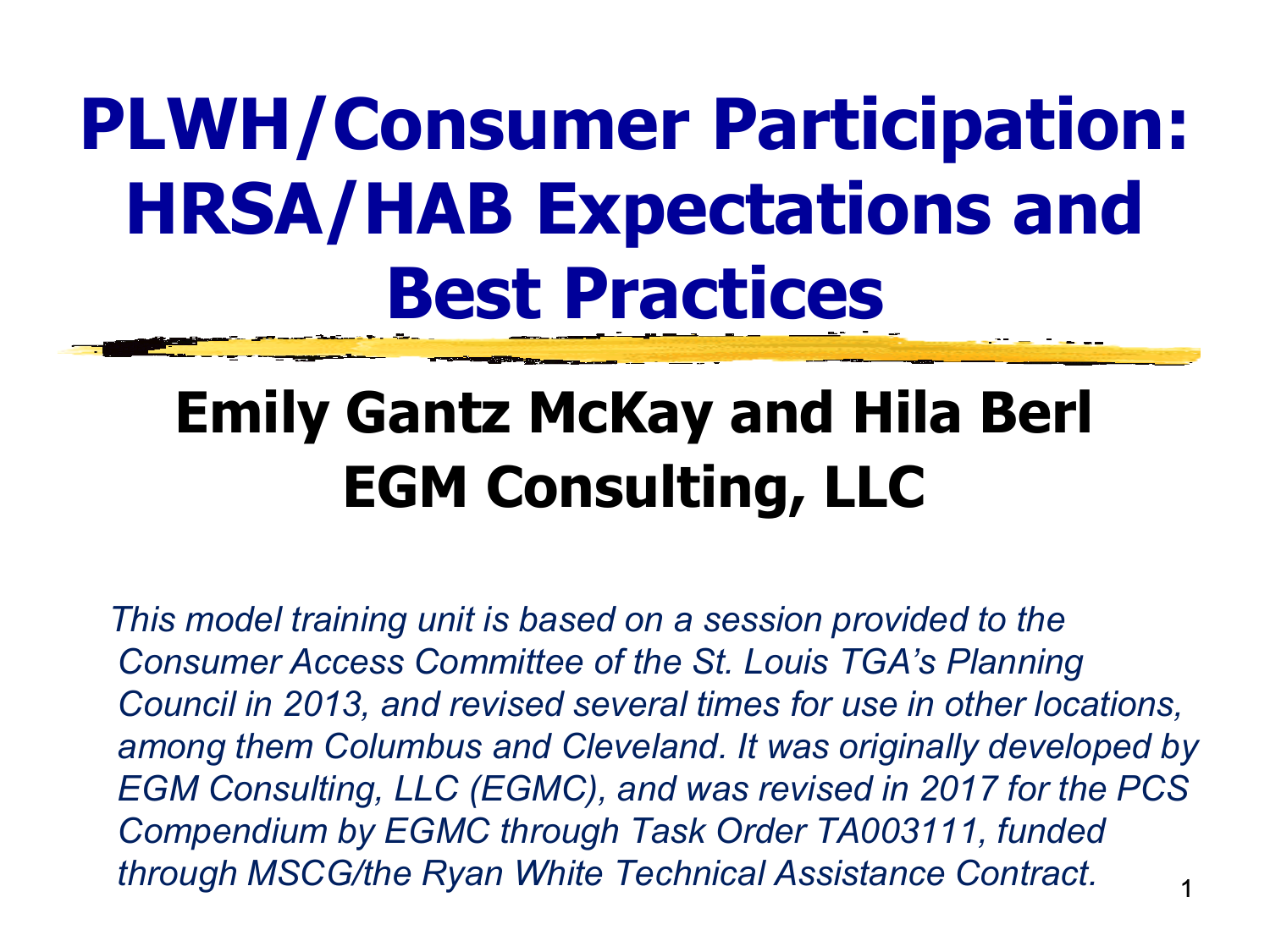# **Welcome and Introductions**

Please share:

- 1. Your first name
- 2. How long you have been living with the disease
- 3. Whether you are a Planning Council member
- An issue you would like discussed tonight

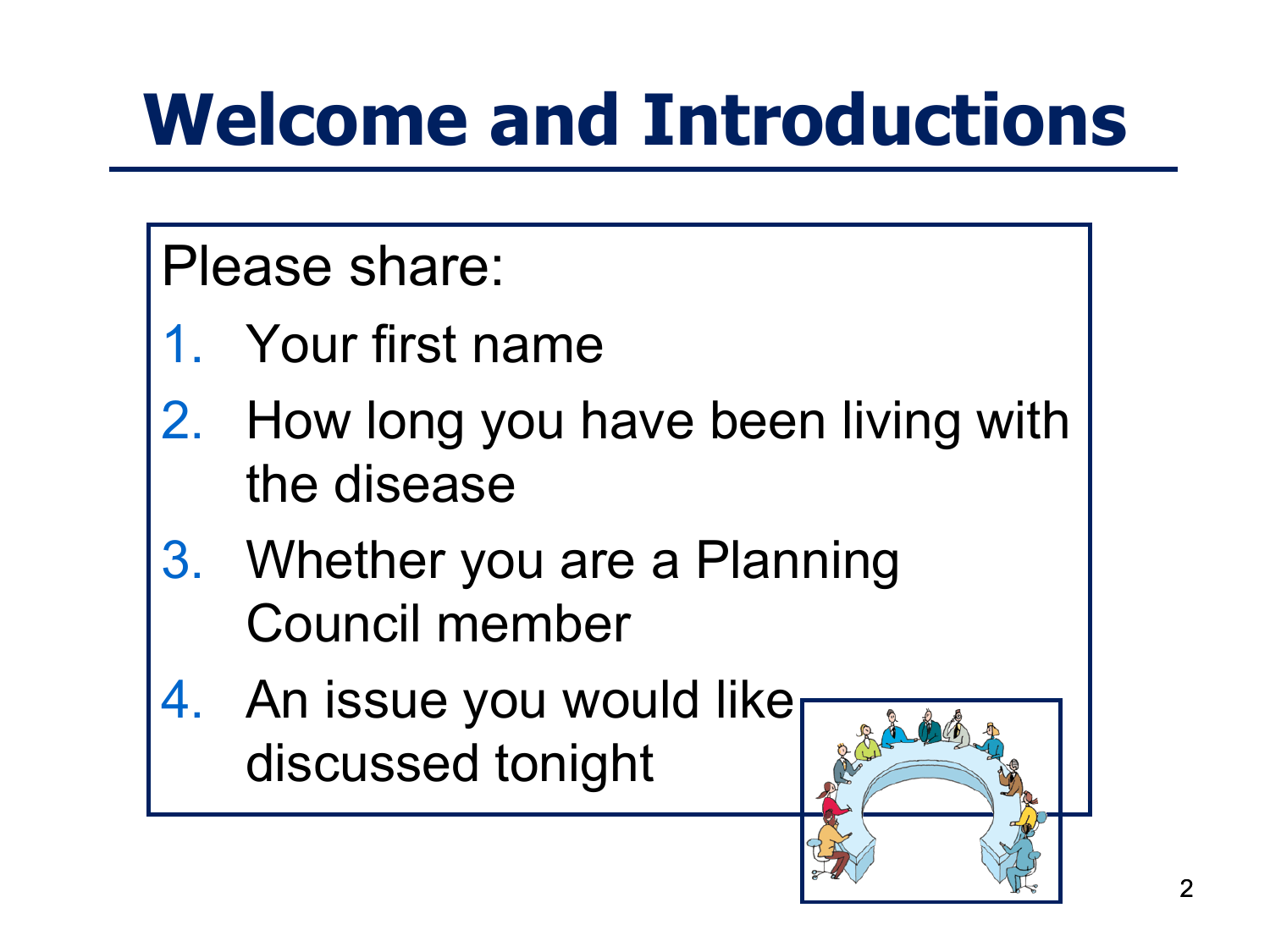# **Topics**

- **History of Consumer Involvement in the Ryan** White Program
- **Legislative Requirements**
- **HIV/AIDS Bureau Expectations for PLWH Participation** 
	- Planning Council membership
	- Other PLWH engagement
- Strategies for Non-Planning Council/Body (PC/B) member Engagement
- Role of the PLWH Committee
- Expense Reimbursement and Incentives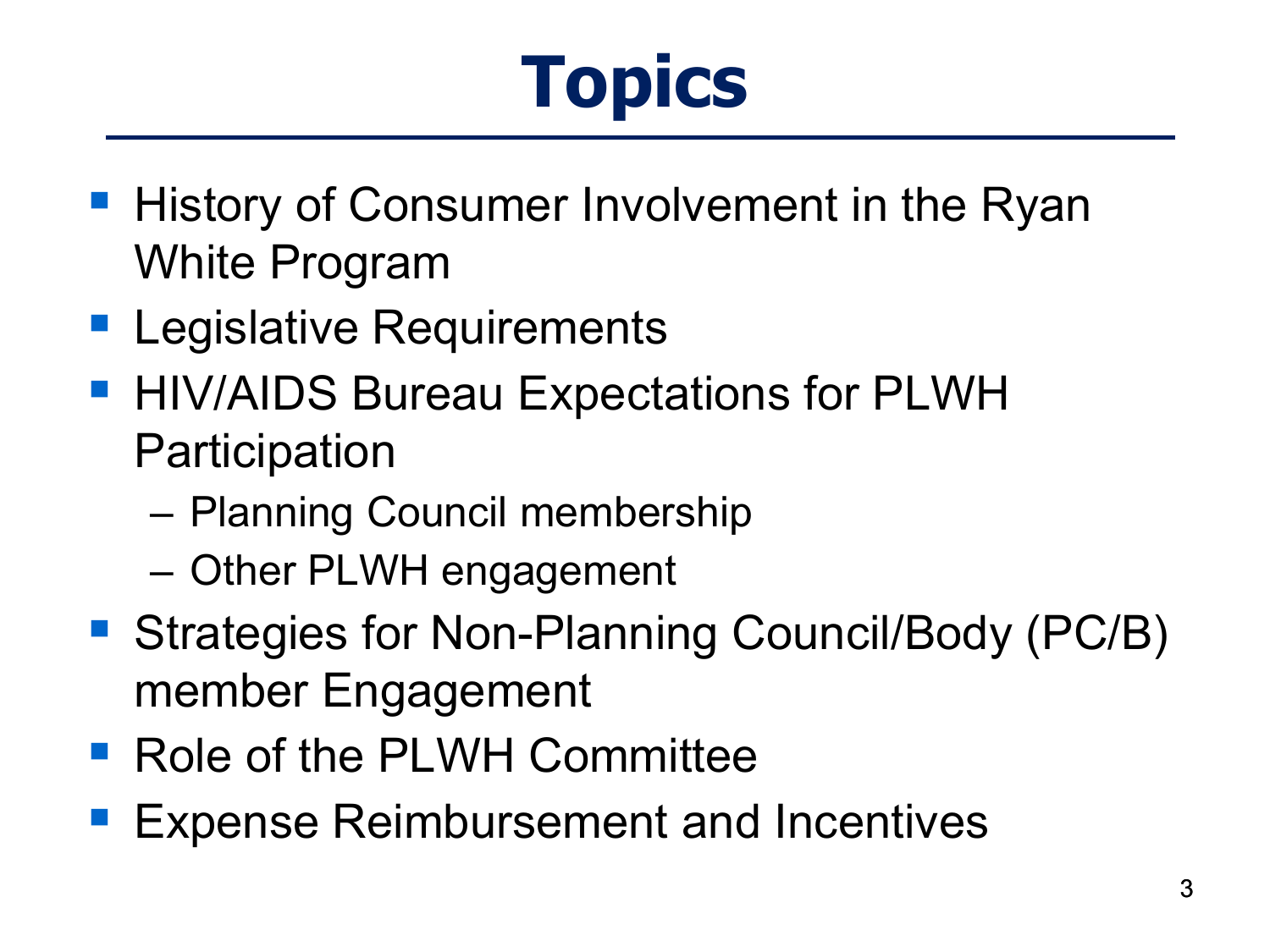### **Historical Perspective on Consumer Involvement**

 **Consumer involvement & decision making = core component** of Ryan White HIV/AIDS Program (RWHAP) Part A planning & decision making

#### **Legislative requirements**

- Planning Council composition
- PLWH input to needs assessment & planning

#### **HRSA expectations**

- Strong, independent, trained, & respected consumer voice on Planning Council & committees
- Focus on use of consumer data for decision making
- Mutually respectful interactions that follow legislative intent and Codes of Conduct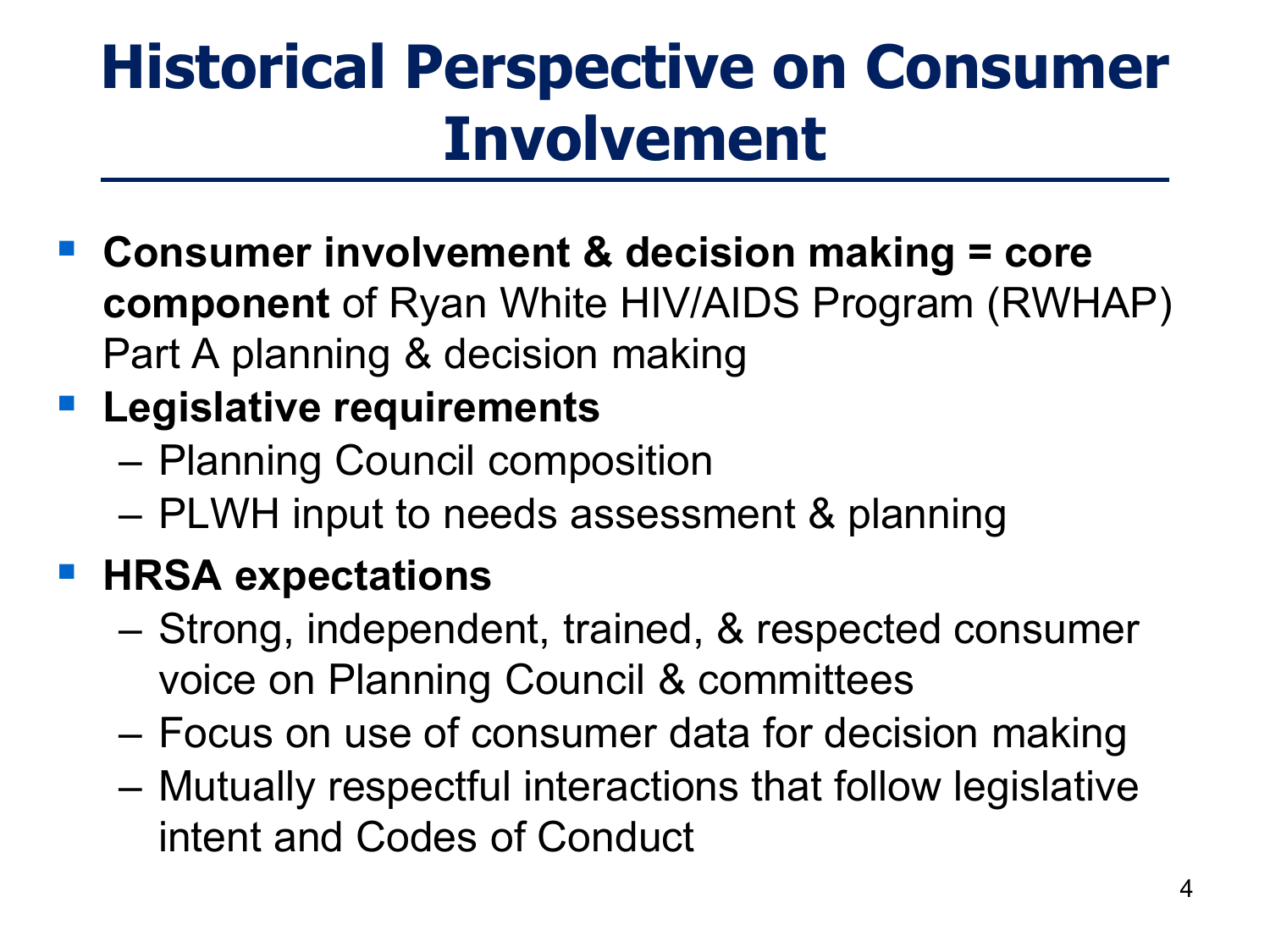### **Legislative Requirements – 2009 Law**

**Each RWHAP Part A planning council to** "**reflect in its composition the demographics of the population of individuals with HIV/AIDS** in the eligible area involved, **with particular consideration given to** disproportionately affected and historically underserved groups and subpopulations"

*- Section 2602(b)(1)*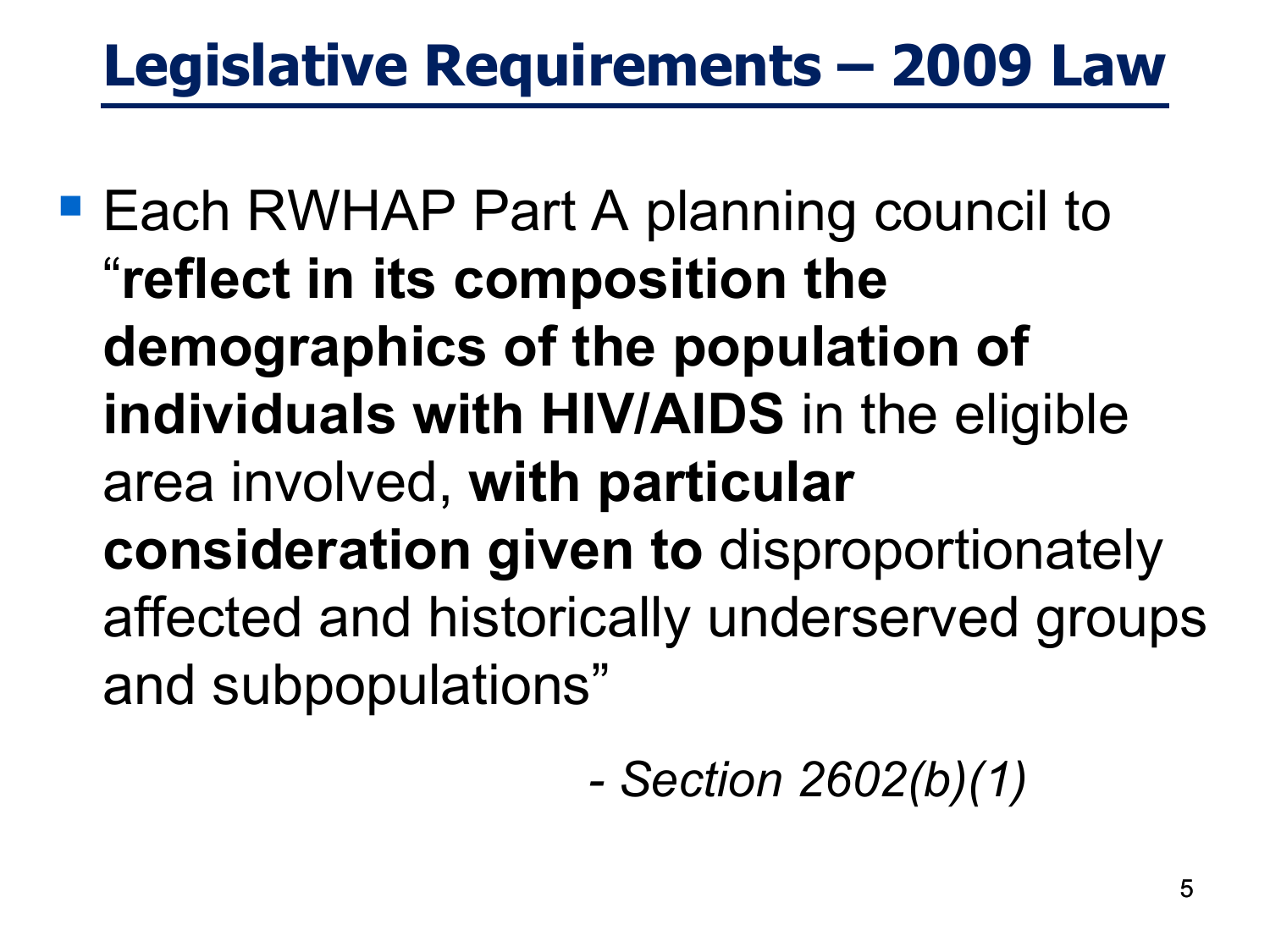#### **Legislative Requirements – 2009, cont.**

Among the groups that must be represented on the planning council are **representatives** of: "affected communities, including people with HIV/AIDS, members of a Federally-recognized Indian tribe as represented in the population, individuals co-infected with hepatitis B or C and historically underserved groups and subpopulations;" and "individuals who formerly were Federal, State, or local prisoners"

$$
- Section 2602(b)
$$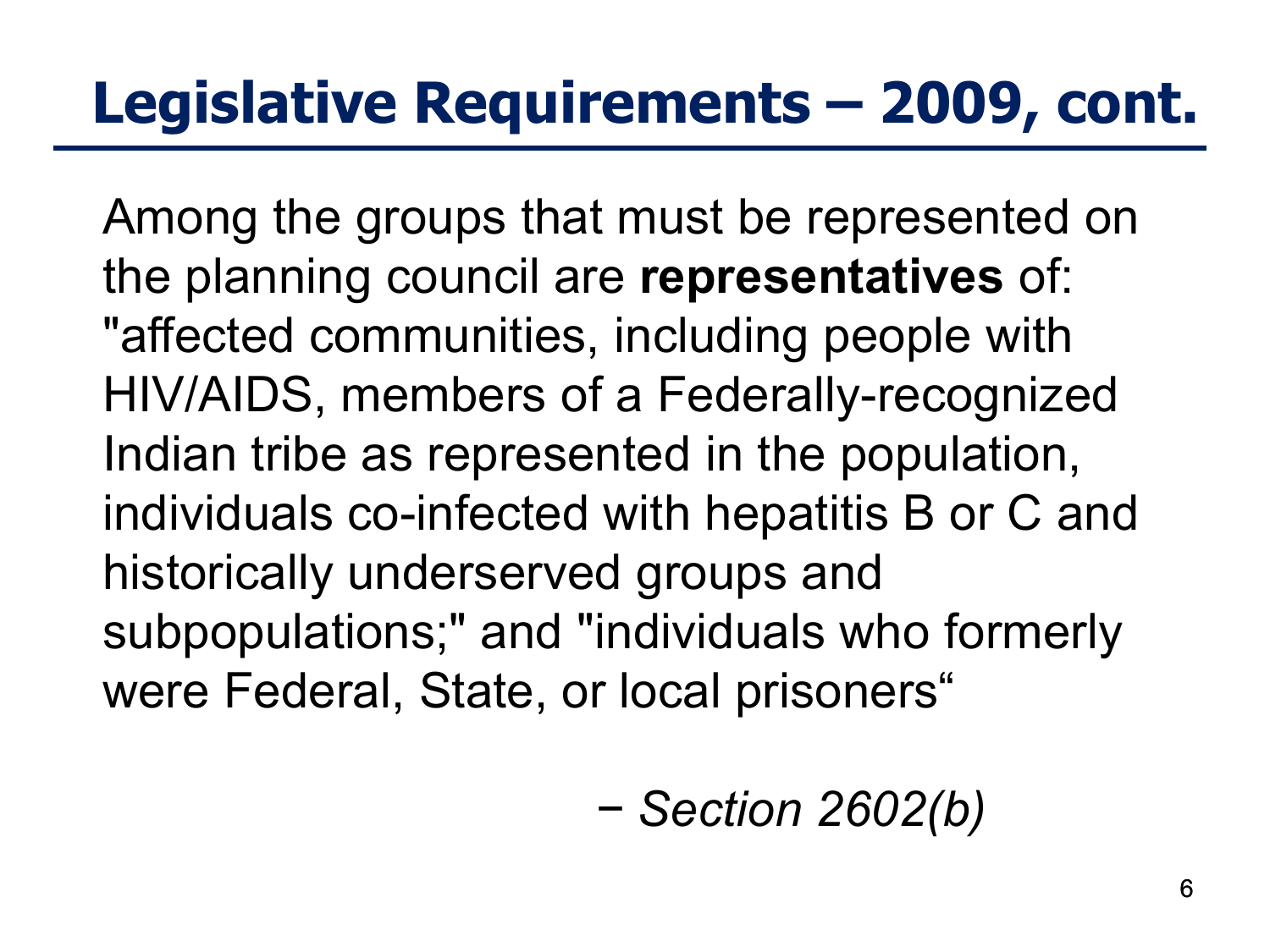# **Legislative Option for TGAs**

CEO of a TGA "may elect not to comply with the provisions of section 2602(b) [establishment of a planning council] if the official provides documentation to the Secretary that details the process used to obtain community input **(particularly from those with HIV)** in the transitional area for formulating the overall plan for priority setting and allocating funds from the grant"

- *Section 2609(d)(1)(A)*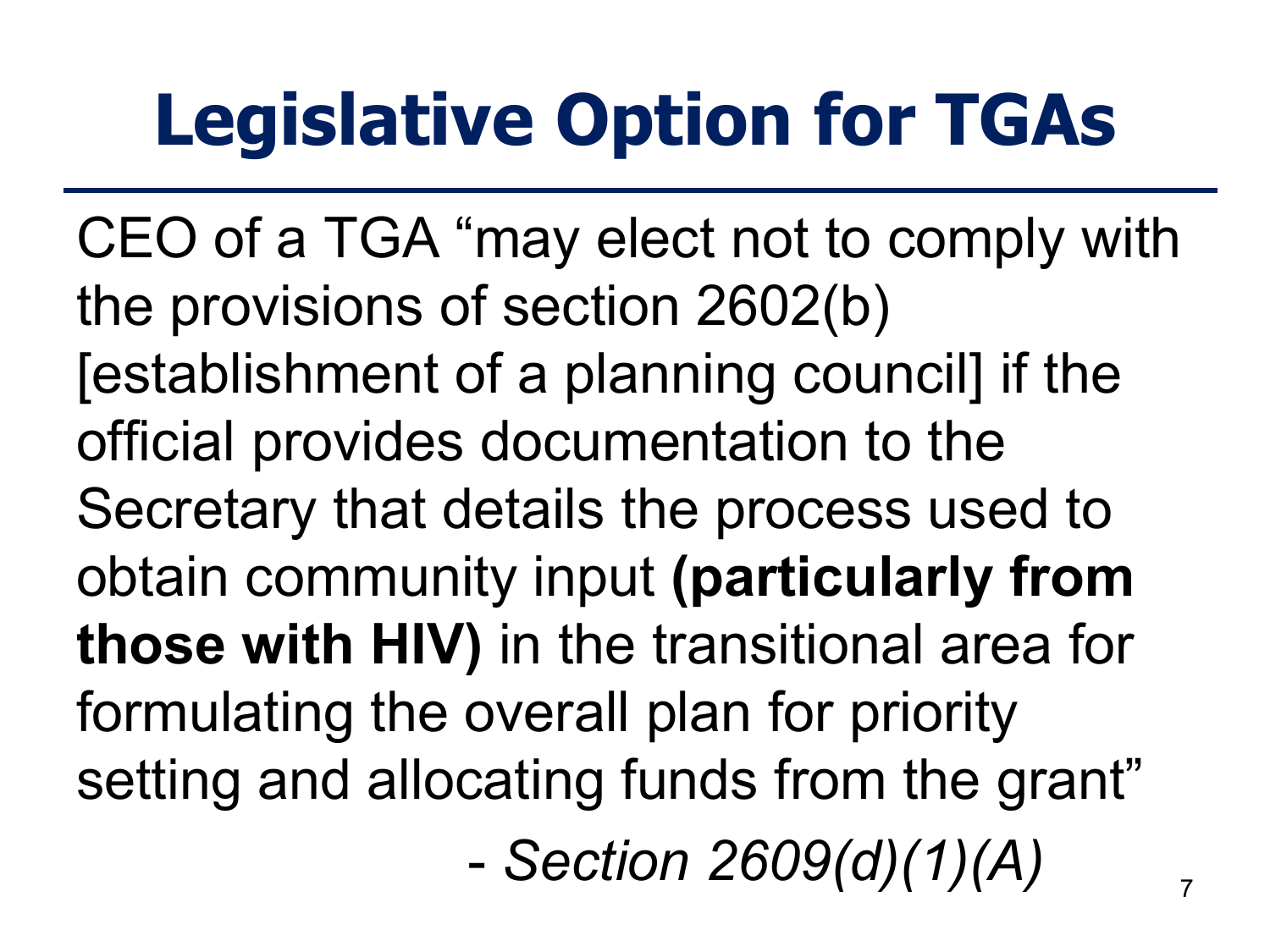## **Legislative Requirements for "Unaligned" Consumers**

- Must be at least 33% of voting members of the Planning Council
- Must be RWHAP Part A clients (receiving HIV-related services from a RWHAP Part Afunded provider)
- Must be unaligned/unaffiliated: "not officers [Board members], employees, or consultants" of RWHAP Part A-funded agencies
- **May volunteer for a RWHAP Part A-funded** provider]
- − Section 2602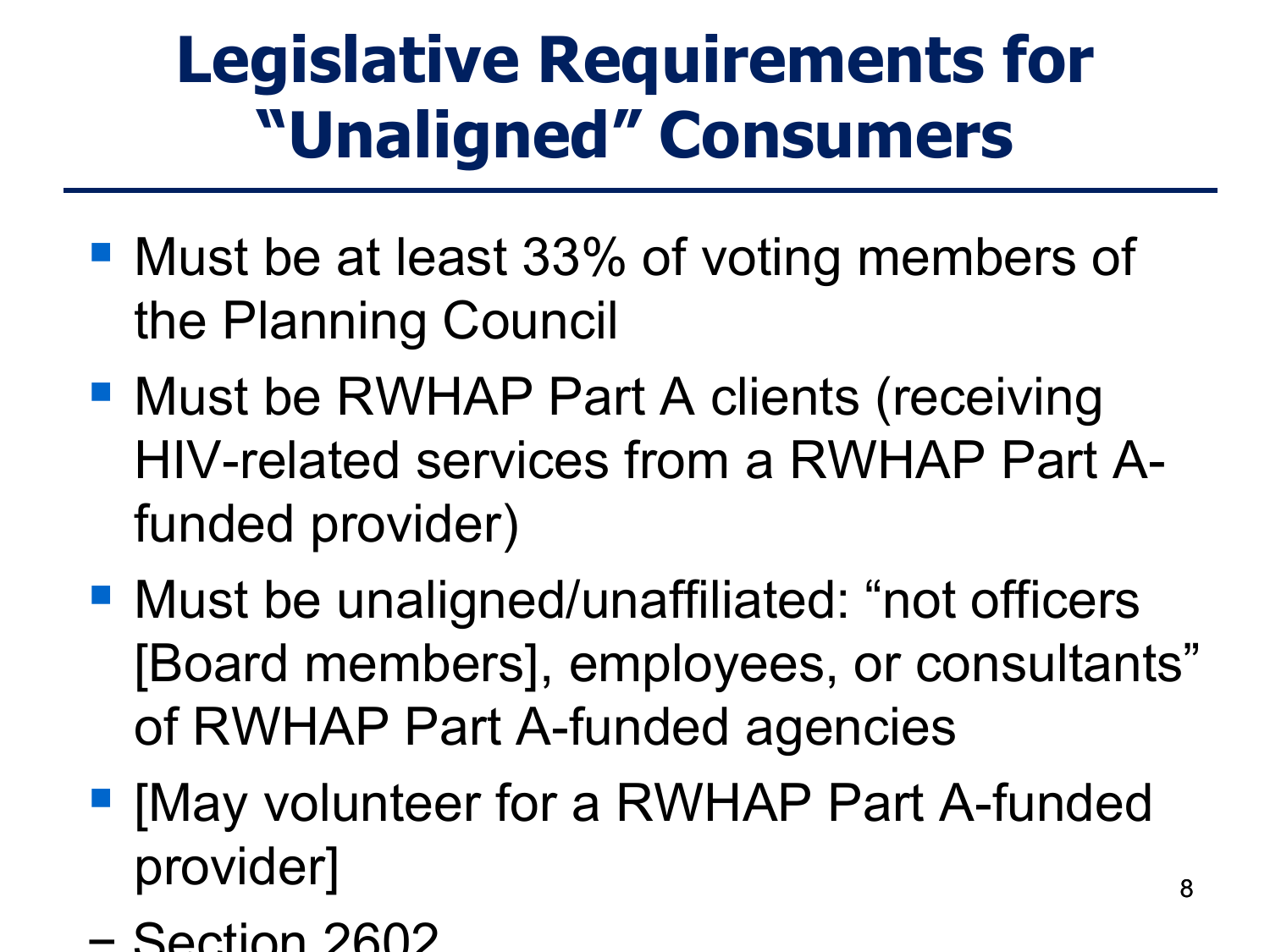## **Other Legislative Requirements for PLWH Input**

**Periority setting and resource allocations (PSRA)** must be based on:

"...priorities of the communities with HIV/AIDS for whom the services are intended"

- PC must "establish methods for obtaining input on community needs and priorities which may include public meetings... conducting focus groups, and convening ad-hoc panels"
- − Section 2602(b)(4)(C) and (G)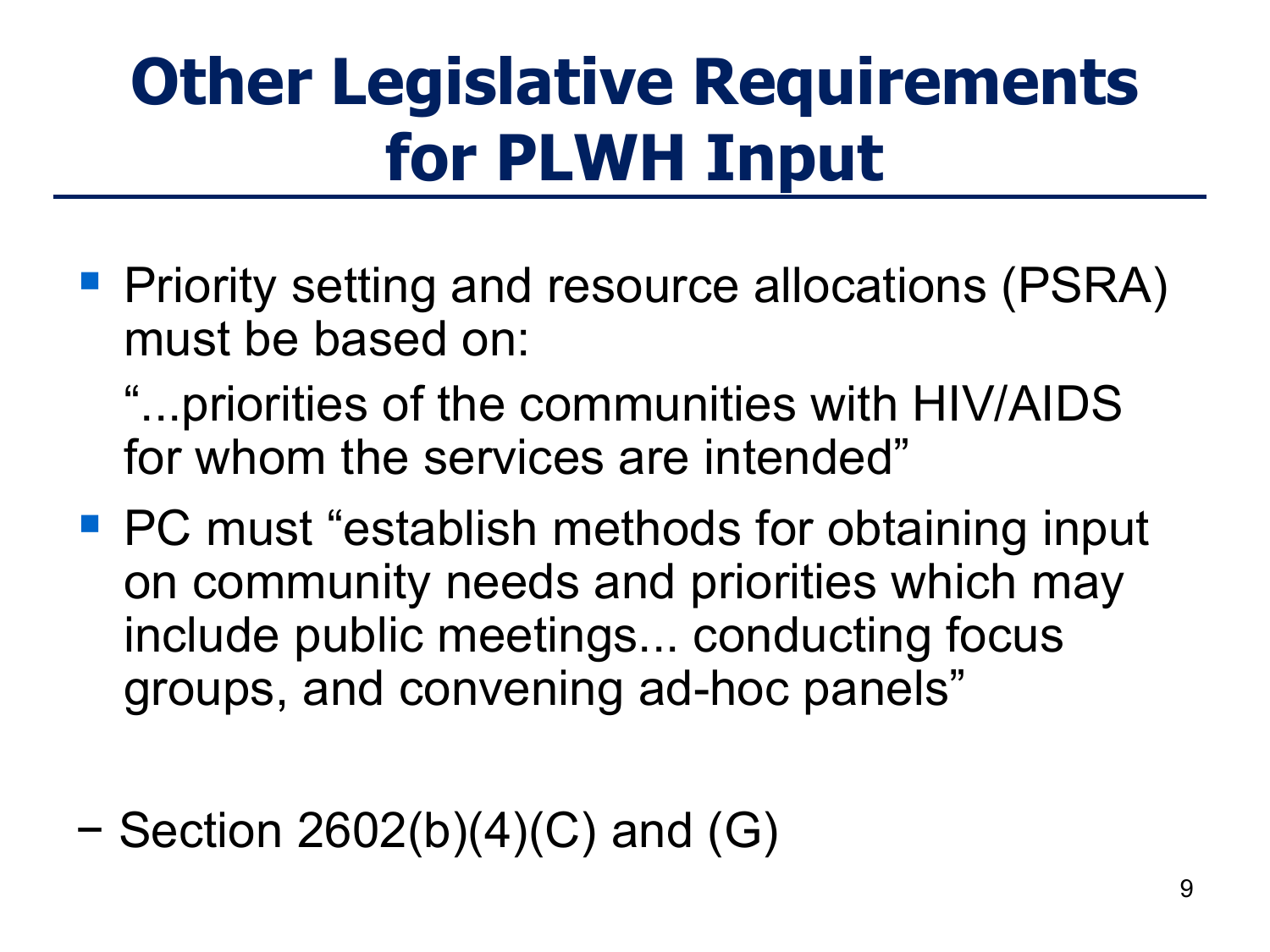# **Full-Group Brainstorm**

- 1. What do you see as the most important benefits of meaningful, continuous consumer participation in the RWHAP Part A program?
- 2. What are the most important barriers and challenges that discourage such participation?

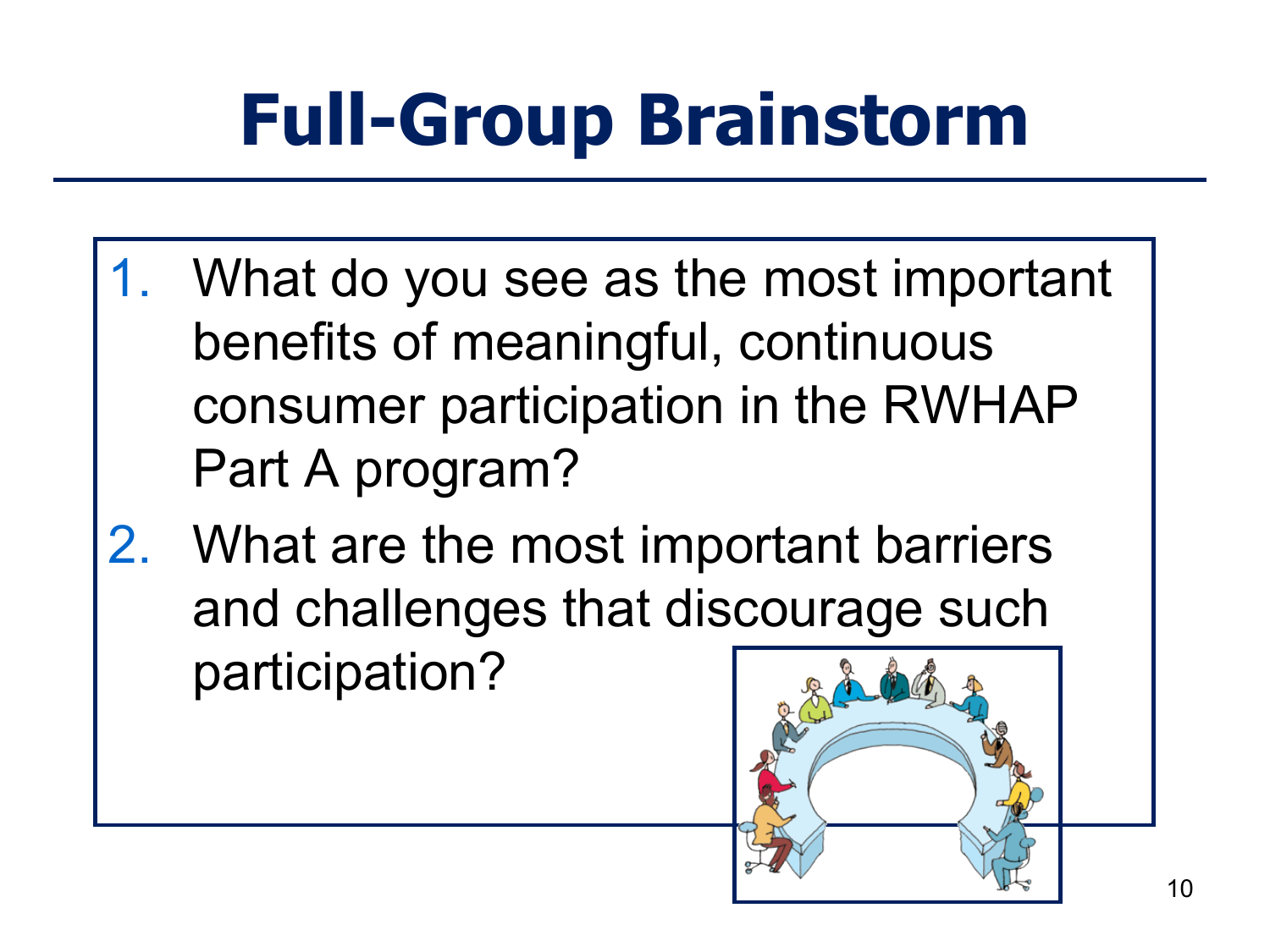## **HRSA/HAB Expectations**

- HRSA/HAB expects RWHAP Part A Programs to maintain full and meaningful PLWH participation, with a focus on consumers of RWHAP Part A services
- **Recipients** are expected to encourage funded providers to obtain consumer input through Consumer Advisory Boards or other mechanisms
- **Planning Councils/Bodies** (PC/Bs) are expected to:
	- Broadly recruit consumer members using an open nominations process
	- Provide appropriate orientation & training
	- Support continued engagement
	- Ensure that PLWH membership reflects the epidemic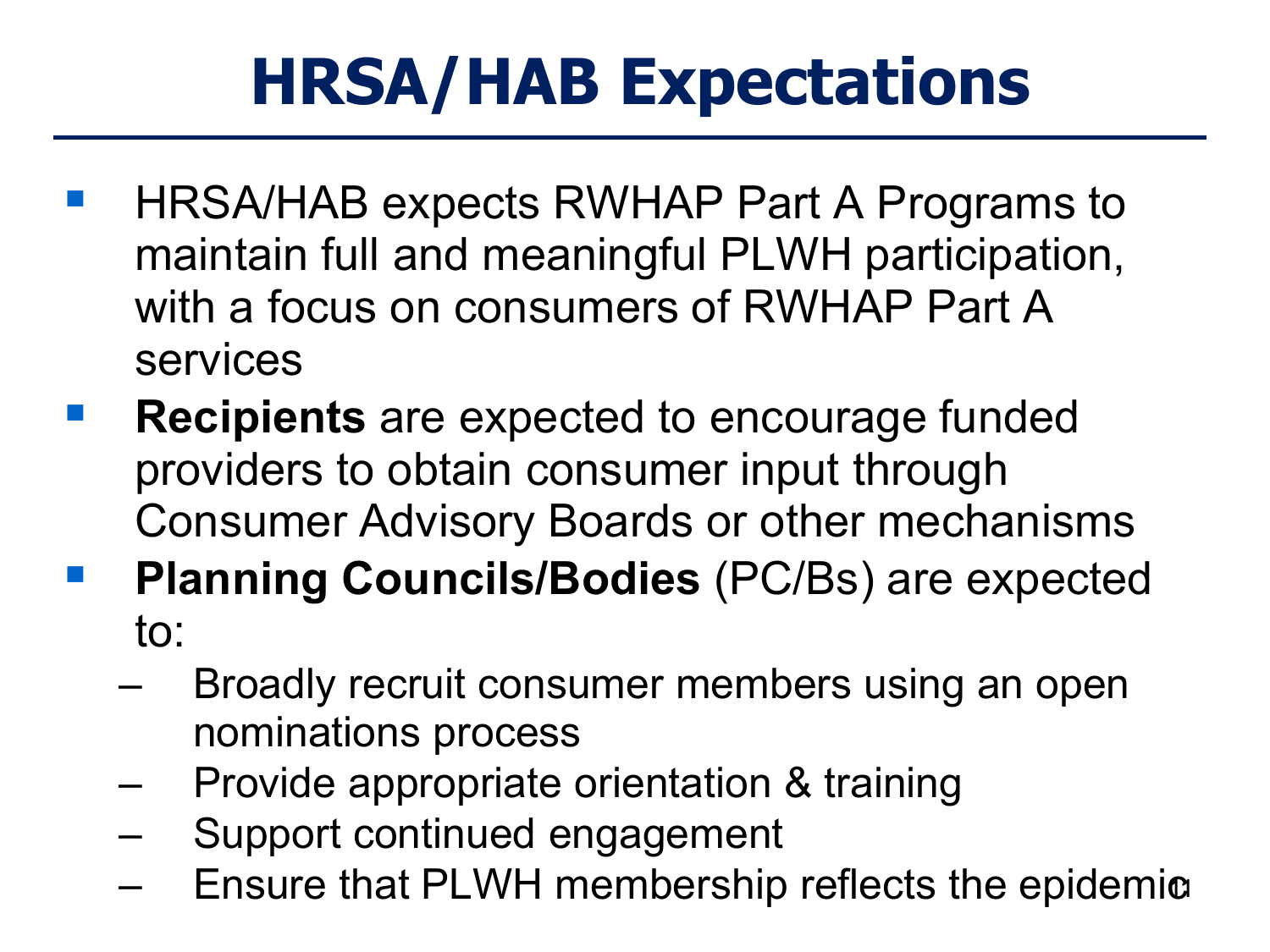## **HRSA/HAB Expectations, cont.**

- **Planning councils/bodies** should encourage involvement of consumers and other PLWH who are not PC/B members by:
	- − Providing a public comment period at each meeting
	- − Having a PLWH standing committee open to both PC/B members and non-members
	- − Encouraging PLWH input into needs assessment through town hall meetings, focus groups, etc.
	- − Involving non-PC/B members on appropriate committees, task forces, and work groups
	- − Providing regular feedback and information access to the community
	- − Engaging consumers in needs assessment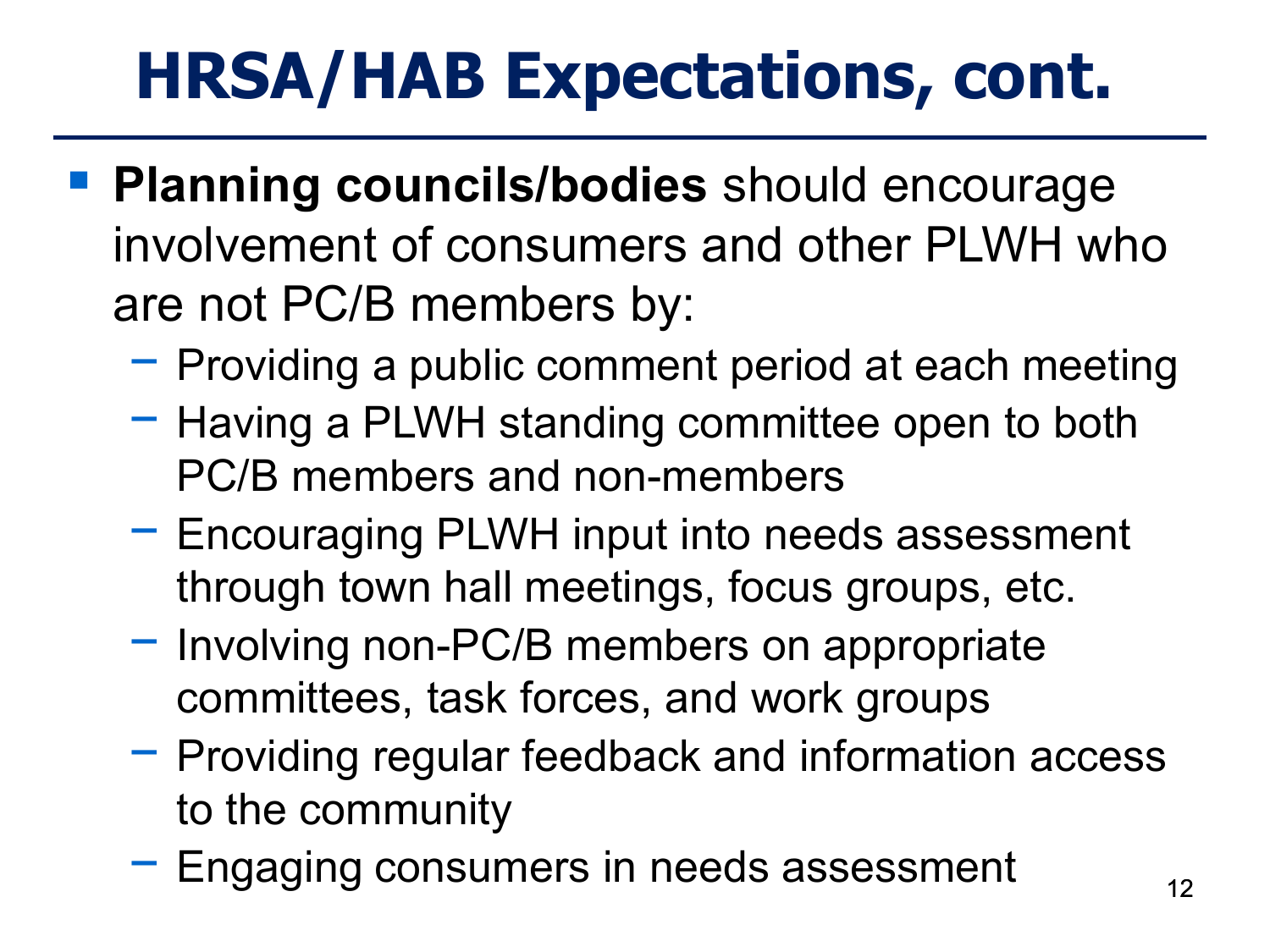### **Some Strategies for Actively Engaging Consumers**

- Require that PC/B leadership include consumers e.g., Co-Chair, Vice Chair, Committee Co-Chairs
- **Provide/arrange leadership/planning training for** consumers in the community
- Actively recruit consumers for task forces, "roundtables," and reviews of service models
- **Recruit PC/B members from committees & task forces**
- **Train consumers as focus group leaders and** interviewers for needs assessment (provide incentives)
- **Explore peer community health worker models for Early** Intervention Services, Outreach, Medical Case Management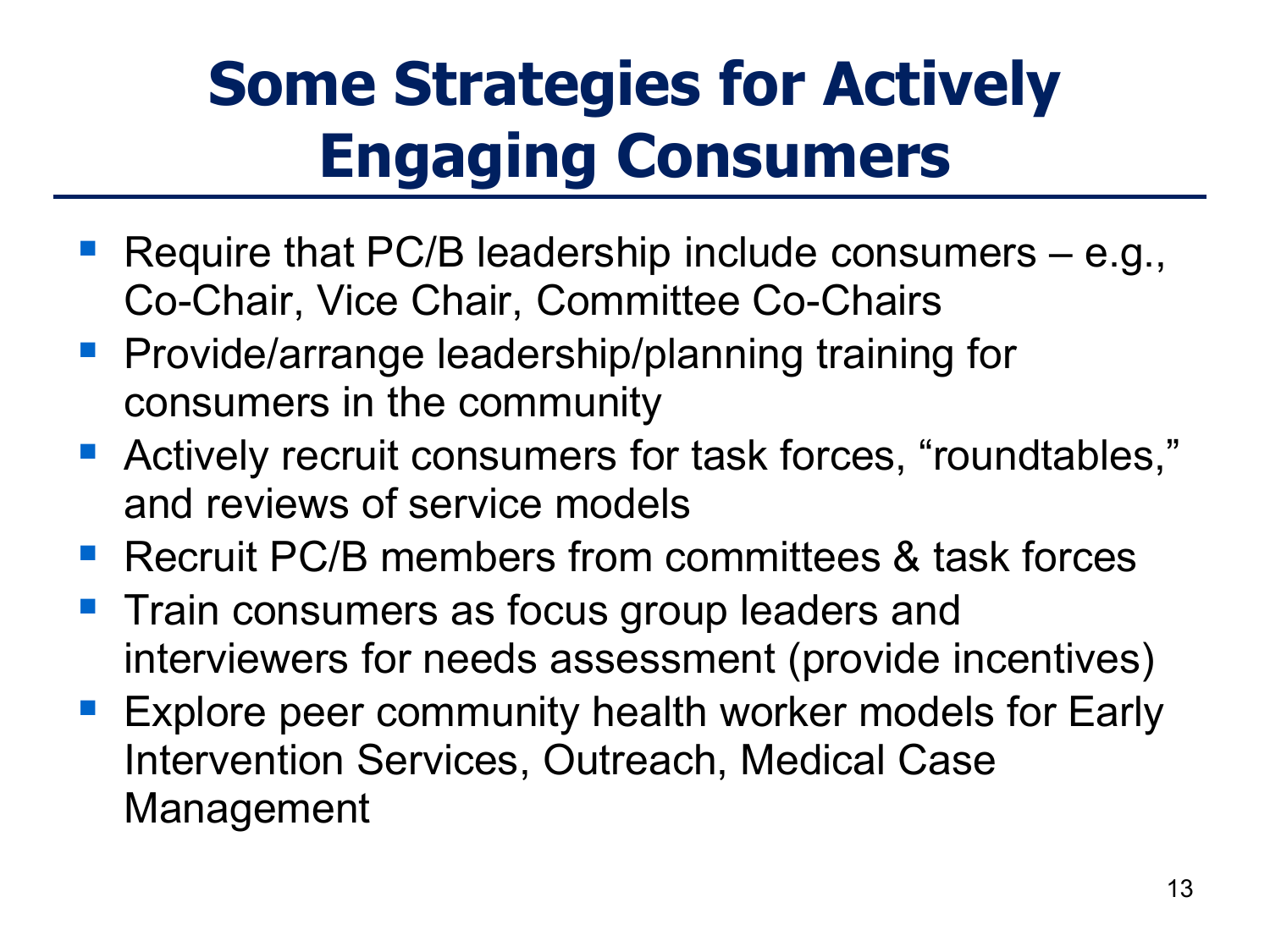## **Role of the PLWH Committee**

- Key role as link between PC/B and PLWH community
- Best as Standing Committee of PC/B
- Includes both PC/B and non-PC/B members
- Learns about community concerns about system of care, service gaps, emerging issue – and communicates them to the PC/B with recommendations for action
- **Nost valuable when it:** 
	- Reports back to the full PC/B regularly
	- Has specific legislative-related duties
	- Helps ensure diverse community input to needs assessment and comprehensive planning
	- Prepares PLWH to become PC/B members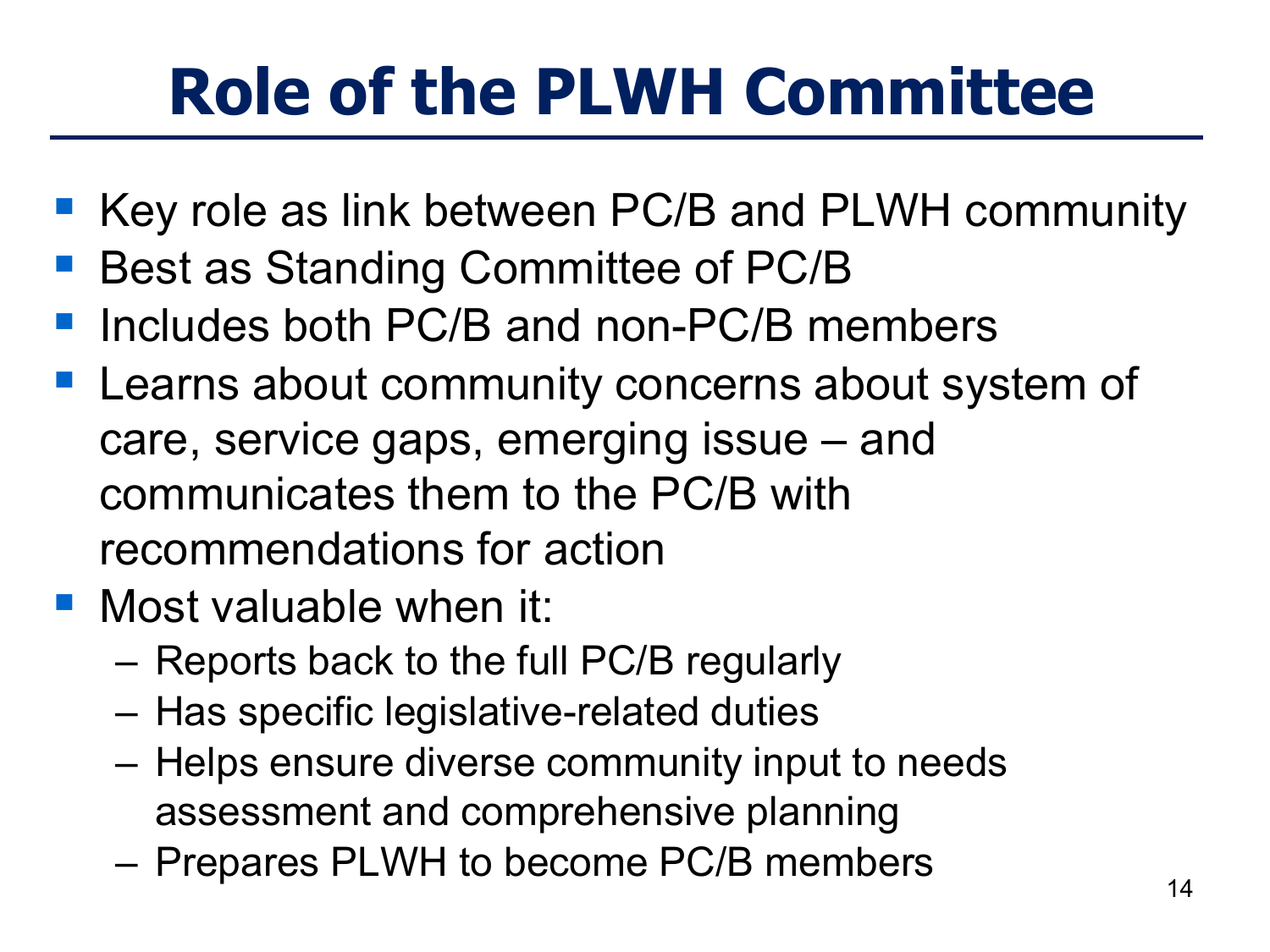## **Self-Identification of PLWH as HIV-positive: A Complex Issue**

- **HRSA/HAB expects at least two consumer** members of the PC/B to publicly identify themselves as PLWH
- **HRSA/HAB does not require public disclosure of** all consumer members
- **Disclosure can be helpful when PLWH are doing** outreach to the community
- Stigma and discrimination may make it very difficult for some PLWH to publicly disclose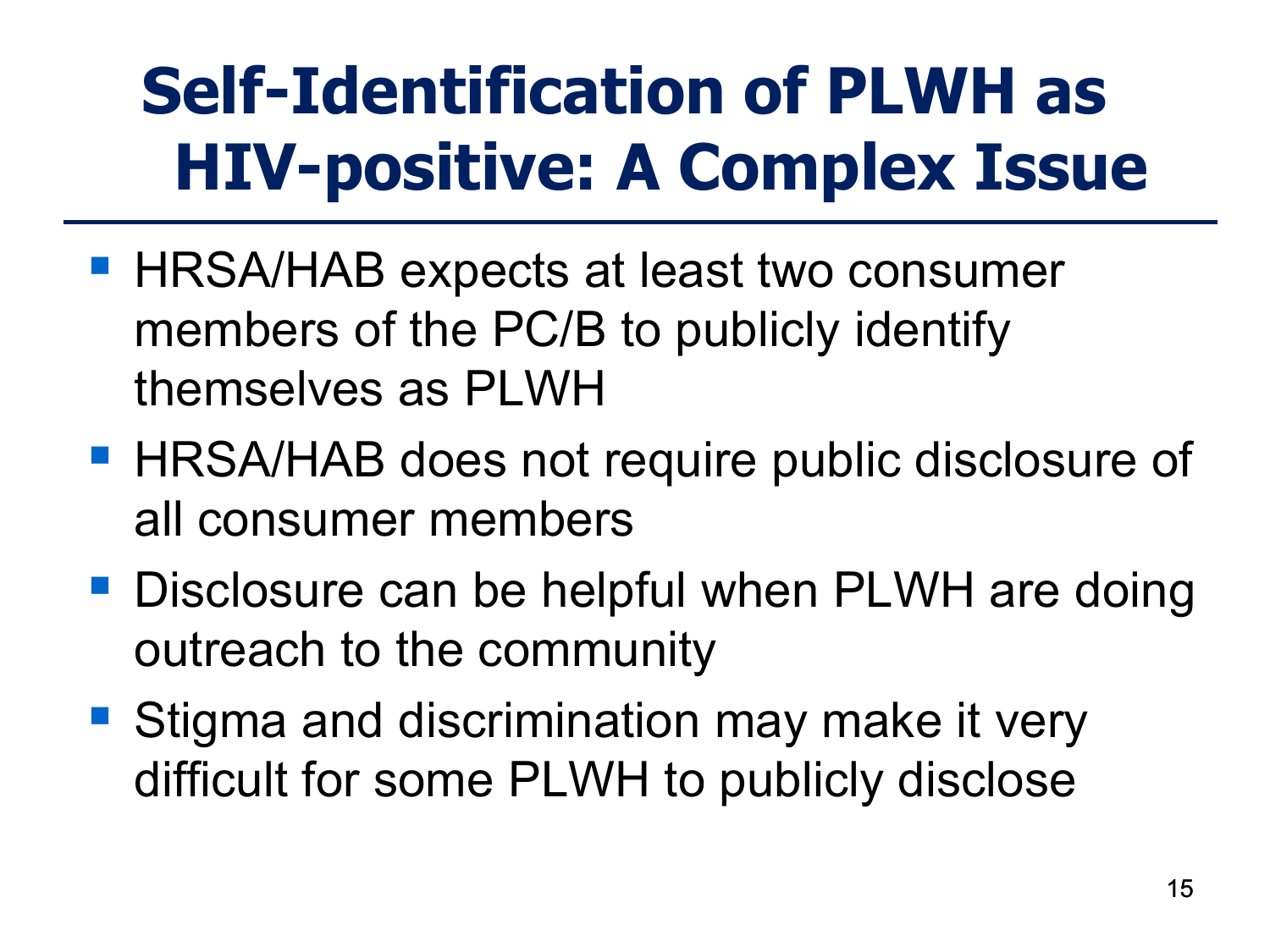## **Challenges in Obtaining Consumer and Community Input**

- Going to the community for diverse input including from disproportionately affected subpopulations – often requires significant effort
- Asking the right questions to obtain in-depth responses in focus groups or other sessions
- **Obtaining broad-based input on community needs,** as well as "impassioned pleas" based on individual concerns
- **Encouraging public comment at committee as well** as PC/B meetings
- Managing public comment to maximize quality of input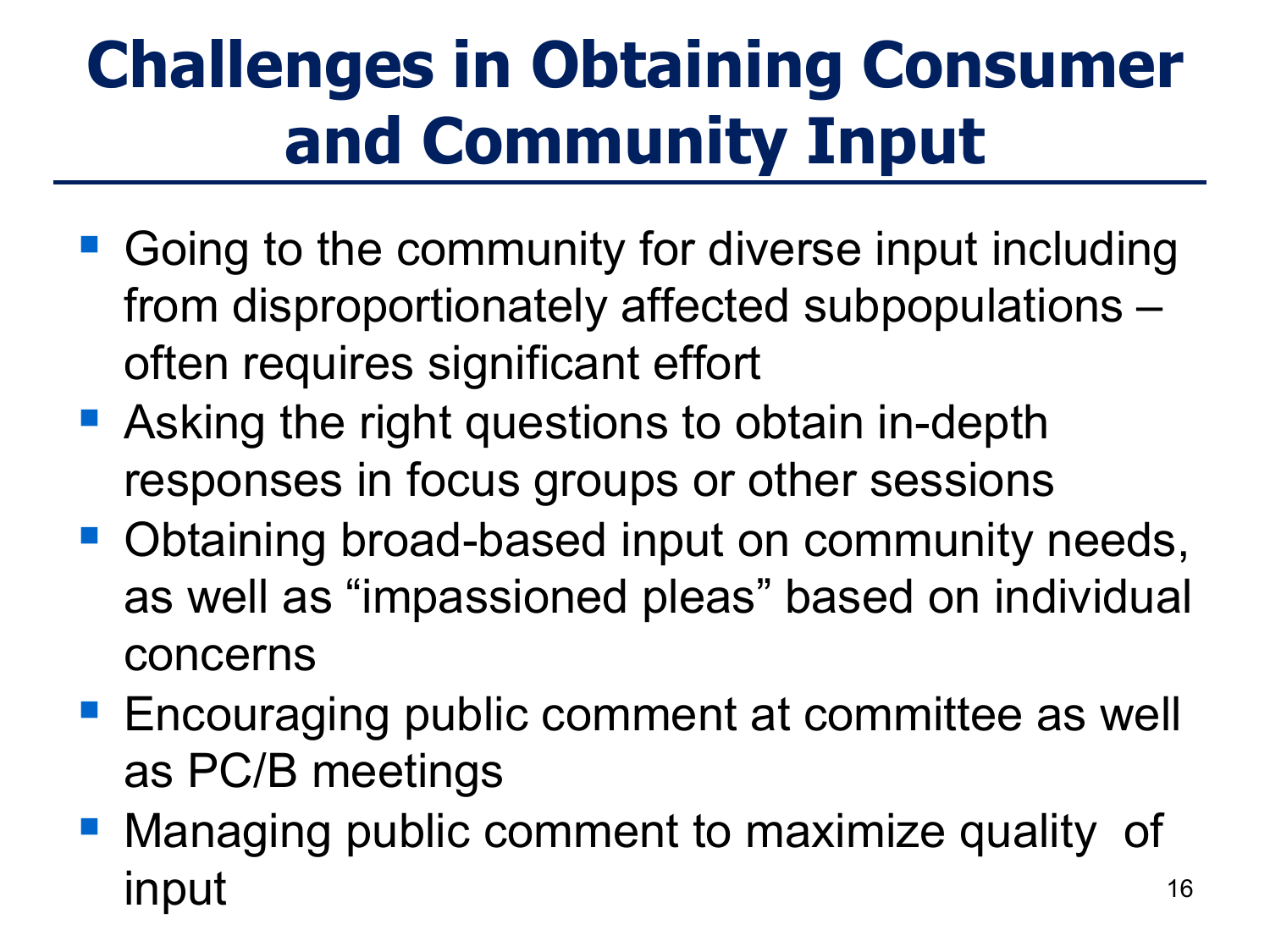### **Expense Reimbursements for PLWH PC/B Members**

- PC/B can cover **actual** expenses for PLWH such as child or dependent care, transportation, & other **meeting/committee participation-related costs**
- Must establish, explain, and consistently implement formal policies that specify what expenses are reimbursable, under what conditions, required documentation, and expenditure limits
- Cannot provide cash payments such as stipends or honoraria
- **Jurisdiction must allow such reimbursements**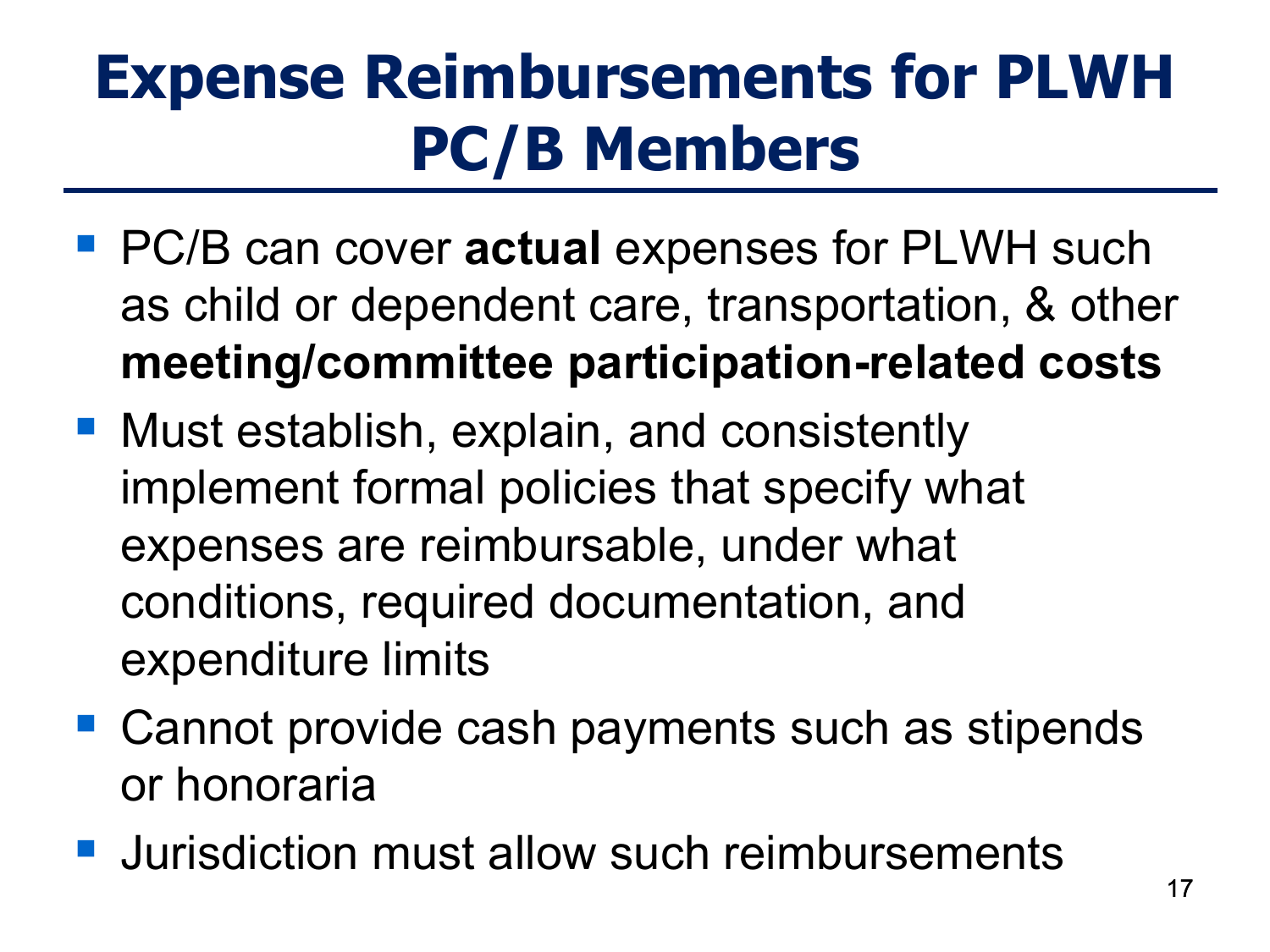## **Expense Reimbursements for Non-PC/B Members**

#### **PC/B can:**

- Reimburse actual meeting expenses for consumers who:
	- − Serve on committees or task forces
	- − Make requested presentations to the PC/B
- **Provide "incentives" to consumers who assist with** needs assessment
	- − Gift cards that cannot be used for tobacco or alcohol

#### **PC/B cannot**:

- Use Ryan White funds to pay expenses of nonmembers to observe PC/B meetings
- Provide stipends